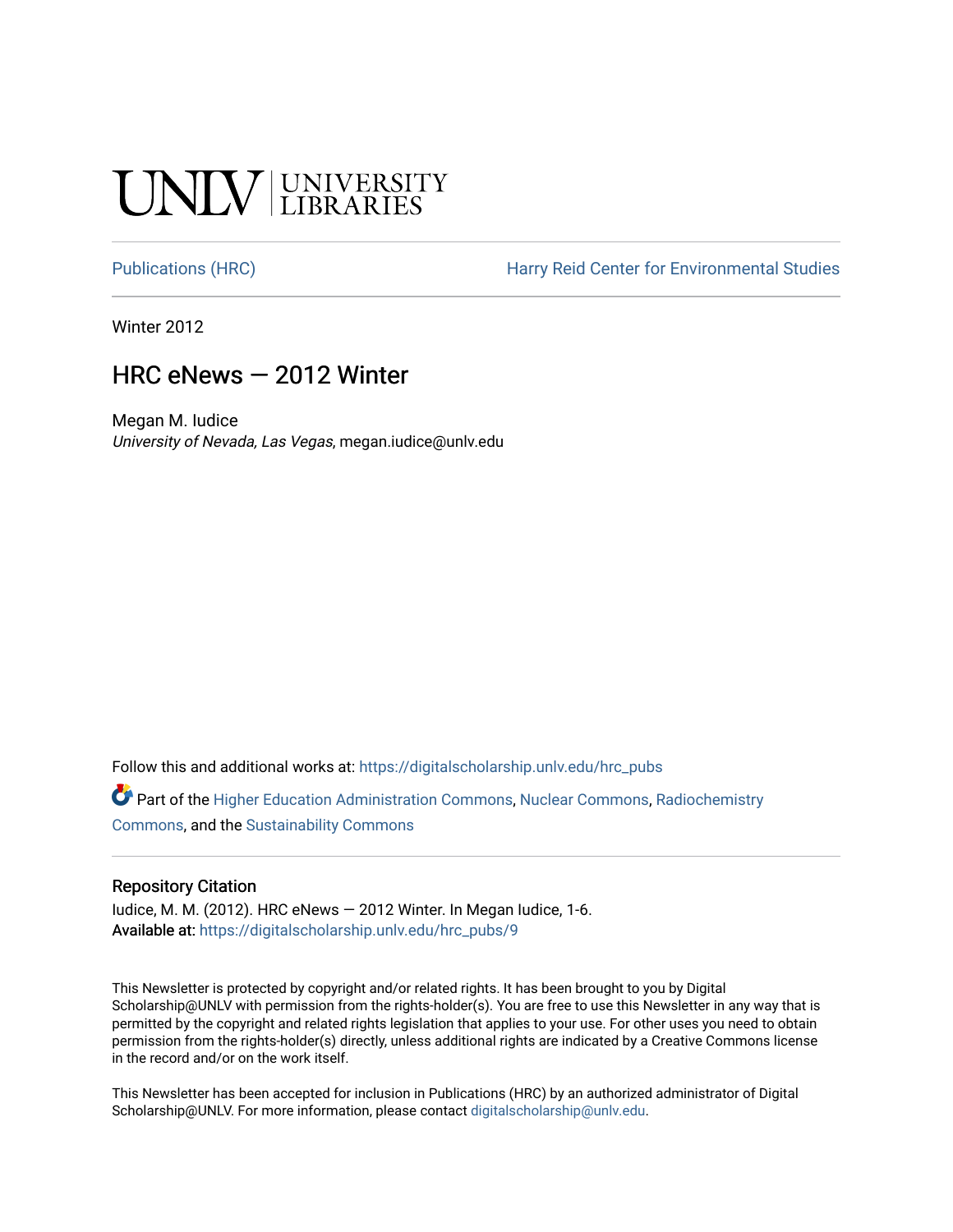# **HARRY CENTER D**

#### **eNews Winter 2012**

## **ANNOUNCEMENTS**

#### **HRC Website Redesign**

The HRC website, **hrc.unlv.edu,** recently underwent a major redesign to bring it up to date with the latest UNLV main site look and feel. New sections and more updates will be forthcoming!

**New Instrumentation:** The 4<sup>th</sup> floor **FAME-tech labs** have just added a few general purpose instruments:

- The 15 ton Hydraulic Laboratory Press (Specac) with an Evacuable Pellet Die. The assembly has an adjustable pressure control and is particularly well-suited for making pellets out of powdered samples for the use in solid state synthesis as well as for FTIR KBr pellets, XRF pellets and for preparing samples for Raman spectroscopic measurements.
- The Diamond Wheel Saw (SB Tech) is a compact, multipurpose precision saw designed to cut a wide variety of materials with minimal subsurface damage. Its low speed makes it possible to cut fragile materials that would otherwise fracture .
- The Hands-Free Grinding/Polishing set-up (SB Tech) allows convenient surface prep of small specimens (ceramics, glasses, crystals, bone fragment) including high speed rough grinding and low speed final polishing.

#### **Digital Scholarship@UNLV**

HRC is proud to announce a new collaboration with the **UNLV Library** to bring all of our valuable research into the digital age. The UNLV Library offers a scholarly tool to showcase your research, **Digital Scholarship@UNLV,** of the UNLV institutional repository (IR). Its mission is to capture, preserve, and share the intellectual output of UNLV faculty, staff, and students in an open access environment. Open access publishing increases the accessibility, visibility, and potential impact of scholarship, thus creating and promoting opportunities for education, collaboration, and faculty career advancement.



# **Contact**

HRC eNews is a monthly electronic newsletter to keep individuals informed about developments at the Harry Reid Center for Environmental Studies, located on the campus of the University of Nevada, Las Vegas. Current and past issues of HRC eNews are available online. Editor: Megan ludice.

Forward this to a friend \*IIFNOT:ARCHIVE\_PAGEI\* View email in a browser \*IEND:IFI\*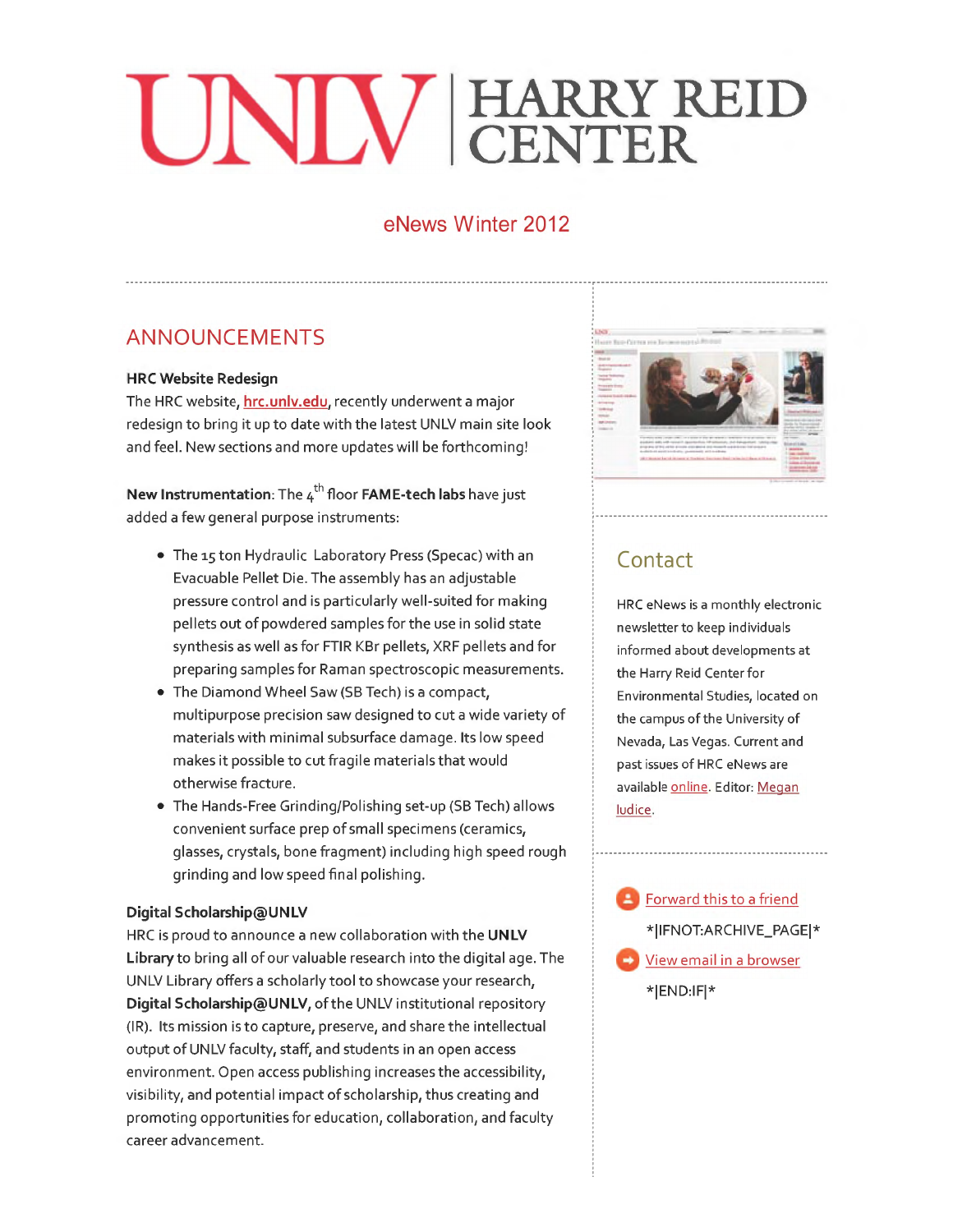This is a free service provided by the Library which allows archiving offull-text scholarship and citations to the publications of UNLV faculty, staff, students, and their research partners. It also documents conferences and events held at UNLV, theses and dissertations (ETDs) completed at UNLV, and other forms of publication and presentation that document the intellectual life of the academy from faculty and students alike.

The **Museum** recently underwent some changes. Read this press release for further detail.

### **ACCOMPLISHMENTS**

**Dr. Thomas Hartmann,** head of the Nuclear Materials Research Group, published *"The Behavior of Palladium, Rhodium, and Tellurium in the Vitrification Process of High-Level Waste Concentrates (HLWC)"*  featured in *theJournal of Nuclear Materials (422, 124-130, (2012)).* This is a fundamental research paper on the thermodynamics of platinum metal phase formation while vitrifying high-level waste concentrates (HLWC) from reprocessed spent nuclear fuels. In this context Dr. Hartmann and his collaborator, Prof. H. Pentinghaus from the Karlsruhe Institute of Technology (KIT), determined the phase diagram of the ternary Pd-Rh-Te system at temperatures of 1150, 1100, 1050, 1000, 950, 900, and 750 °C. The goal of these comprehensive studies was to determine the phase stability fields of the phases in the Pd-Rh-Te system under the aspects of vitrifying high-level waste concentrates from reprocessed spent nuclear fuels. This work is an important contribution and provides significant data to understand the behavior of the fission platinum metals in technical-scale vitrification processes to immobilize high-level waste concentrates. The complex process chemistry of palladium, rhodium, and tellurium under the process conditions of HLWC vitrification can be described by the state of the ternary Rh-Pd-Te system after annealing the equilibrated system in air for a limited period oftime. The phase association of continuously matured sediments formed during the vitrification in a laboratory-scale test melter system can be directly linked to the ternary phase diagram as determined by Dr. Hartmann and Prof. Pentinghaus from KIT.

The **FAME-tech group** initiated a collaboration with the Glass Research Lab of the physics department at Coe College, lA. In the frame of this collaboration FAME hosted Professor Steve Feller at HRC January 19-23, 2012. On January 20<sup>th</sup> Steve Feller and BD Silliman, a professor of physics from Coe College, gave an invited seminar entitled: "Glass Research at Coe College: A tradition for Over 30 Years."

On January 25th, the **FAME-tech group** hosted a seminar by Dr. A. Sedhain of the Nanophotonics Center, Texas Tech University,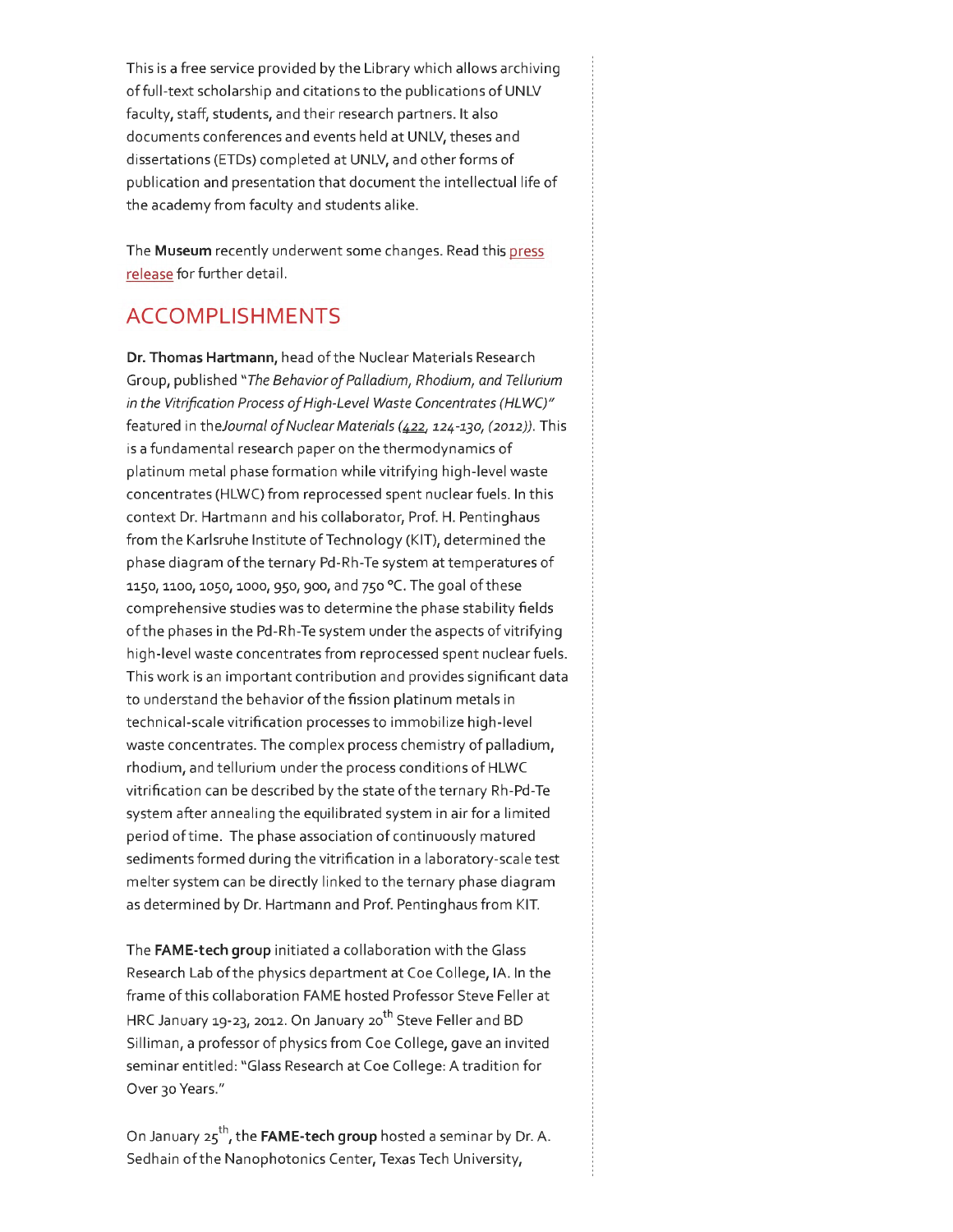An article on "Pressure Induced Phase Transitions in Mullite-Type Bi<sub>2</sub>(Fe<sub>4-x</sub>Mn<sub>x</sub>)O<sub>10-d</sub> Complex Oxides" by P. Kalita, A. Cornelius, **K. Lipinska,** M. Lufaso, Z. Kann, S. Sinogeikin, **0. Hemmers** and **H.**  Schneider was just accepted for publication in the International Journal of Materials Research.

**Denis Beller** received a NASA EPSCoR travel award from the Nevada Space Grant Consortium. The travel will support development of collaborations related to testing at the Nevada National Security Site in support of the NASA Nuclear Thermal Rocket (NTR) Program. Prof. Beller will visit Dr. Michael Houts, Nuclear Research Manager, NASA Marshall Space Flight Center (MSFC) in Huntsville, AL, and Dr. Stanley Borowski, Sr. Research Engineer, NASA Glenn Research Center (GRC) in Cleveland, OH, to discuss calculation of neutron profiles in the NTR and calculating neutron and gamma-ray dose profiles for an operating NTR experiment at the NTS. In addition, he will meet with Dr. Robert Singleterry, NASA Administrator's Fellow, NASA Langley Research Center (LARC) in Hampton, VA, to discuss improvements to radiation transport codes for space applications.

Graduate Research Assistant **Jannele Droessler** gave a poster presentation at the University and Industry Technical Interchange 2011 Review Meeting in Oakland, CA, December 6-8, 2011. She reported on research for **Prof. Beller's** PNNL-funded research in support of the DOE/NE Lead Slowing Down Spectroscopy for Material Protection, Accounting, and Control Technology Project as well as for his DOE/NEUP titled "Actinide Foil Production for MPACT Research." **Professor David Hatchett** is co-PI on these projects and **Prof. Ken Czerwinski** is the PI for actinide chemistry research. The title of the poster was "Chemistry of Uranium in Ionic Liquid."

**Denis Beller** visited Idaho State University to discuss ongoing research with several faculty members. He met with Dean of Science and Engineering George lmel, with whom he currently collaborates on development of high-energy neutron detection technology, in support of the DOE/NE Material Protection, Accounting, and Control Technology research campaign. He also met with Profs. Mary Lou Dunzik-Gougar, Jason Harris, Richard Brey, Alan Hunt, Frank Harmon, and Doug Wells (Director of the Idaho Accelerator Center).

During his visit to the Idaho National Laboratory **Denis Beller** also held meetings regarding an upcoming reactor experiment for his INL-funded research project. He met with the reactor supervisor, experiment engineers, and management to clarify plans and requirements. In addition, he met with Alexander Stanculescu,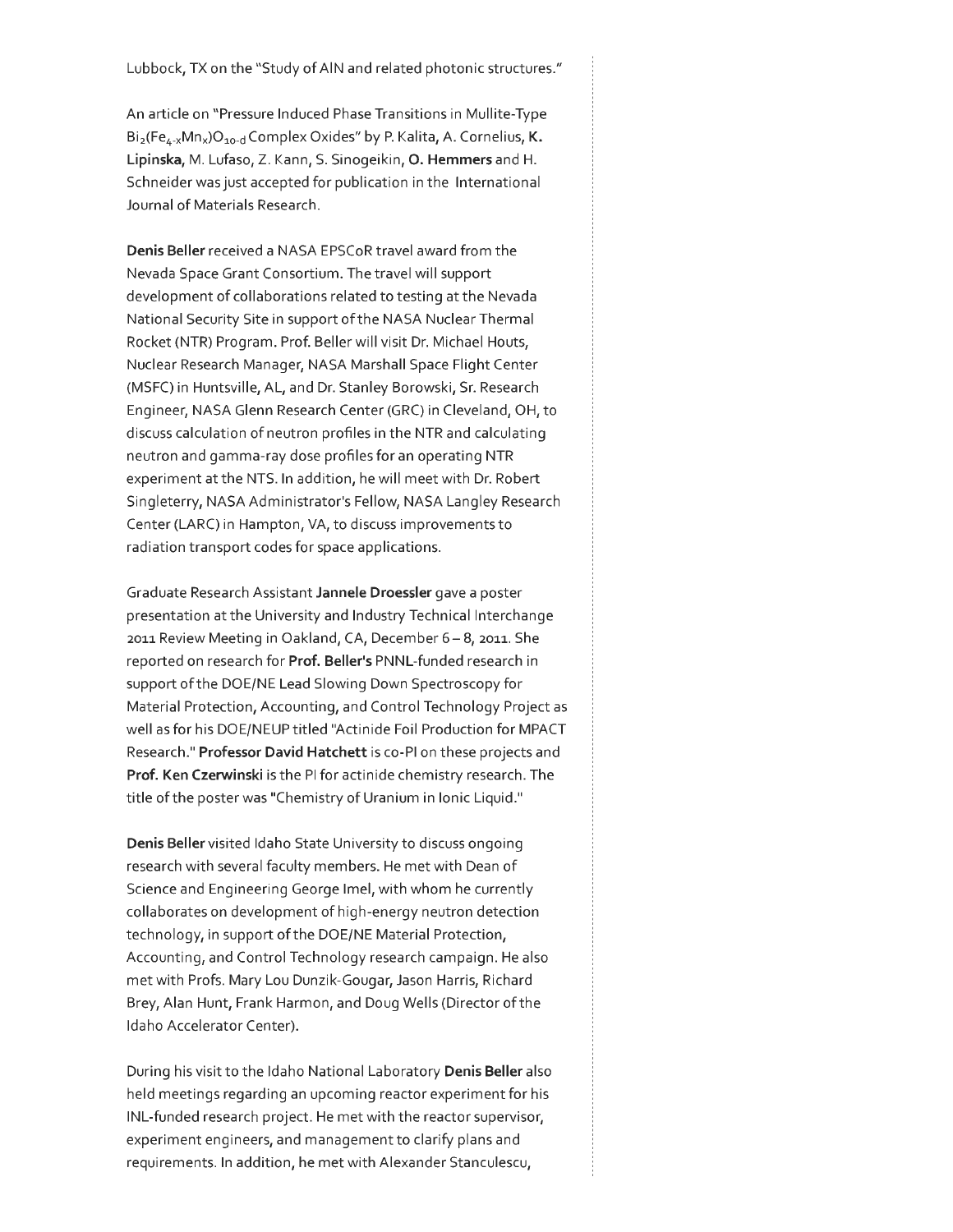newly appointed INL Director of Nuclear Science and Technology and several other INL scientists and engineers to develop future collaborations. He also met with Dr. Steven Howe, Director of the Center for Space Nuclear Research, to plan for summer research and student internships related to the NTR Program and space nuclear power.

The nuclear materials Group directed by **Thomas Hartmann**  received an additional grant by Batelle Energy Alliance of \$ 100,001.00 for "Microstructural Characterization of As-Fabricated Fuel Plates". This research is designed to support the DOE RERTR (Reduced Enrichment for Research and Test Reactors) efforts at Idaho National Laboratory.



The full paper: The Ternary System Palladium- Rhodium- Tellurium: A Study to Understand Phase Formation in the Vitrification Process of High-Level

Waste Concentrates (HLWC) by **T. Hartmann** and H. Pentinghaus will be published in the Journal of Nuclear Materials and is now available online as PDF.

**Thomas Hartmann** received additional funding for Irradiation Testing from BEA-INL in the amount of \$97,515. He also had an article accepted for publication titled: "Inducing mineral precipitation in groundwater by addition of phosphate." Read the article here.

**Narek Gharibyan** in the Radiochemistry Program successfully defended his dissertation on Nov. 18, 2011.

**Kathy Lauckner** is currently serving as a counselor for the Merit Badge in Environmental Science for the local Boy Scouts.

**Ken Czerwinski** and **Ralf Sudowe** received a NNSA award, "Nuclear Science & Security Consortium- Nuclear Chemistry and Education" in the amount of \$378,189.



**Longzhou Ma** received continued funding for the Advanced Test Reactor, National Scientific User Facility partner contract via INL/DOE in the amount of \$10,121.



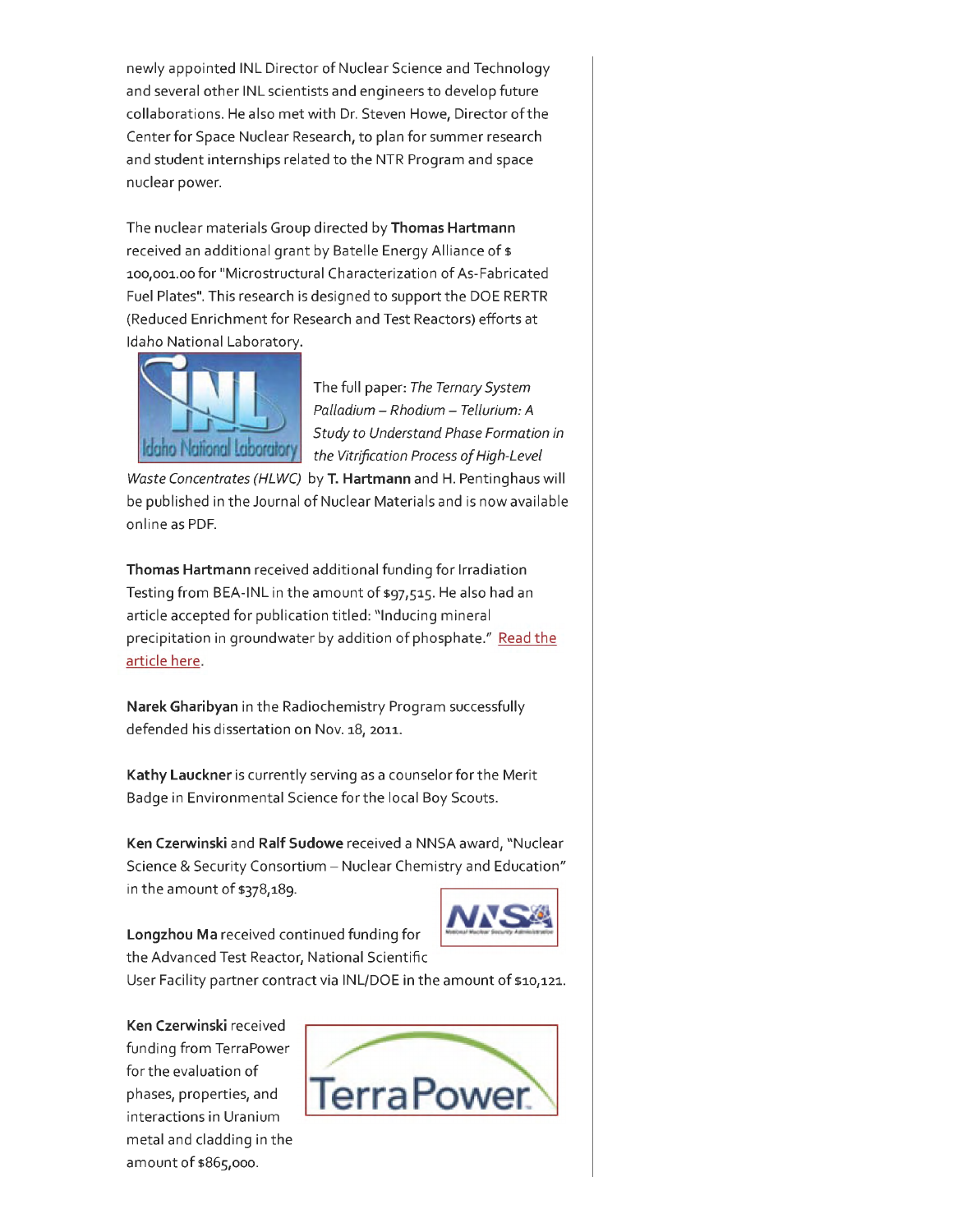**Dr. Thomas Hartmann** and student **Ariana Alaniz's** contributions were summarized in a recent DOE Separation and Waste Form Accomplishment report. Besides the University of Idaho, they are the only Principal Investigators from a US university within this group of distinguished researchers from the National Programs and Ariana is the only student researcher, a great achievement. Among the researchers and Pis within this consortium their work is well recognized as ground breaking and state-of-the-art.

**Dr. Denis Beller,** Research Professor of Nuclear Engineering, received a \$155k FY12 Task Order contract that initiates a long-term collaboration for UNLV faculty in the HRC to support NSTec's Nuclear Criticality Safety (NCS) Program at the Nevada National Security Site (NNSS). This support will include membership on NSTec's Criticality Safety Review Committee, reviews of NCS

Evaluations, development/review of NSTec's NCS Engineer training and certification programs, and other activities. Beller will be the PI and will



participate in committees, reviews, etc., in addition to managing the project, but most of the technical work will be performed by Adjunct Prof. of Nuclear Engineering Charlotta Sanders, who is a certified NCS Engineer and one of the only registered Professional Nuclear Engineers in the State of Nevada. Dr. Sanders will also begin teaching a sequence of graduate NCS Engineering courses at UNLV, which will begin in January with ME 795 Special Topics in NCS, and which will afford additional opportunities in nuclear engineering education and careers for UNLV students.

Fifty-two Boy Scouts from Nevada and California participated in the 9<sup>th</sup> iteration of the Nuclear Science Merit Badge Workshop at UNLV on Saturday, November  $12^{th}$ , 2011. This workshop is conducted twice a year on the UNLV campus and has allowed more than 300 Boy Scouts to earn their Nuclear Science



merit badge, one of the hardest and least attainable of the 127 merit badges offered by the Boy Scouts of America. At the heart of the effort is the Harry Reid Center for Environmental Studies (HRC). The merit badge counselor responsible for the final approval of the badge is **Steve Curtis.** Starting this year, the Student Section ofthe American Nuclear Society has assumed the reins for organizing the events, enlisting the instructors, and scheduling the facilities for the event.



**Danny Lowe** delivered a presentation on medical applications of nuclear technology at the 2011